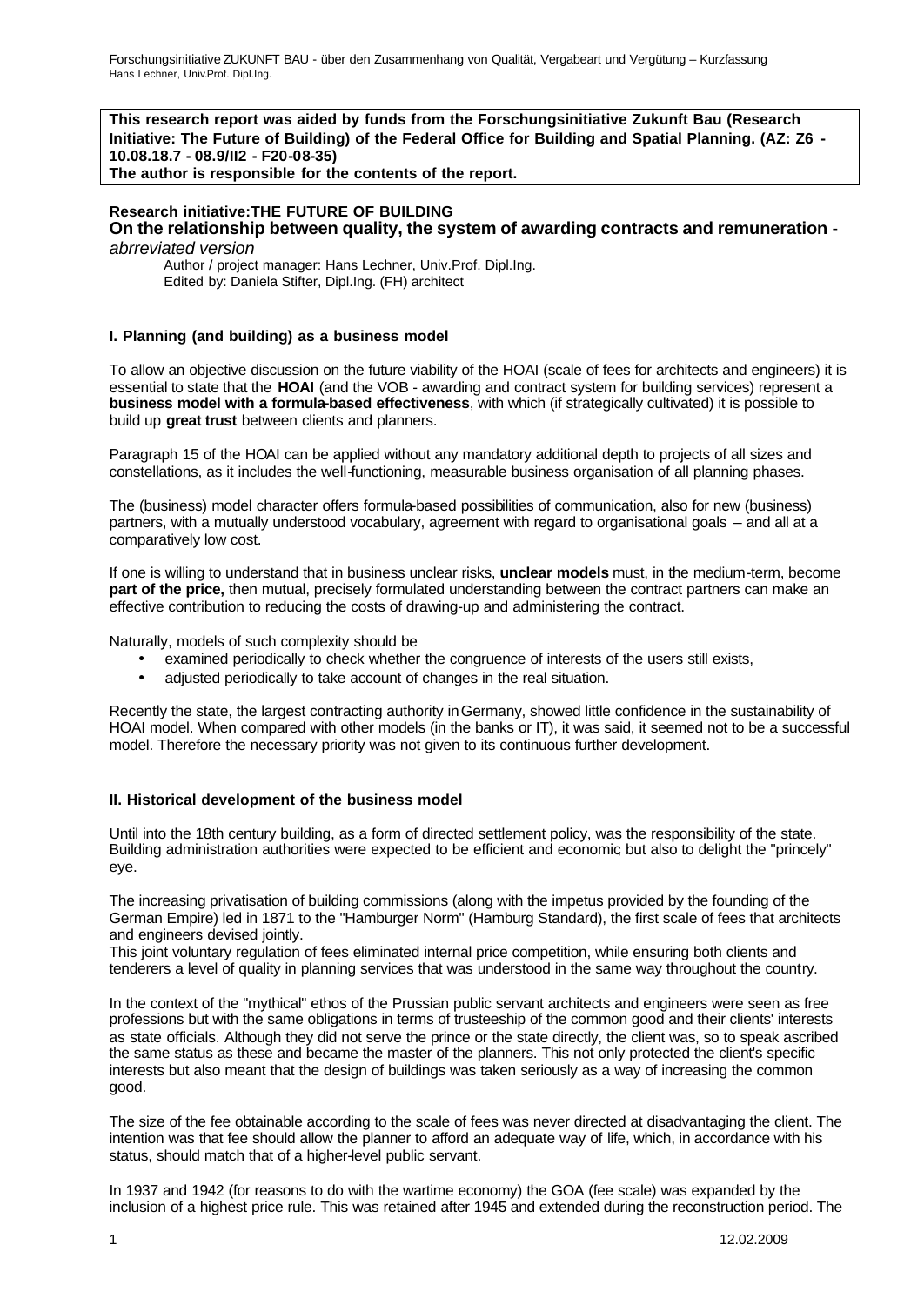HOAI from 1977 is based on values that were calculated by analysing 900 projects in terms of the amount of work they required.

# **III. Aspects of planning that cannot be described**

In deciding upon the procedure for awarding contracts it is important to clarify those engineering and architectural services that can and those that cannot be described:

- **Describable (planner) services** should be awarded by means of price competition, as all the applicants must understand the task in the same way – on account of the fact that it can be described – and by **optimising their means of production** the price can be used as the sole criterion in awarding the contract (where the subject is exactly the same).
- **(planner) services that cannot be described** must be awarded by means of negotiation, as without discussion of the contents, the depth to which they should be dealt with, the approaches etc. all the applicants *do not* all understand the task in the same way or carry it out in the same manner, which would be necessary were the price to be used as the dominant criterion in making the choice.
- •

From the client's point of view it is understandable that as many services as possible should be regarded as describable, because in this way public clients (often with the intention of saving taxpayers' money) can, at first glance, purchase more cheaply. The disadvantage here is – if the service was not describable – that the quality of whatever is delivered or performed is determined by the contractor / successful tenderer. Gradual but clearly recognisable "lesser quality" can then only be successfully rejected or an improvement brought about when the proper situation is concretely and unequivocally described (in the contract).

Consulters, lawyers, and auditors say that only 60% of the hours they work are billable hours that they can realistically charge for and can presented plausibly as such to the client in terms either of physical presence or documentation produced. 40% of the hours they work are not billable and therefore cannot be charged for directly.

In planners' offices this relationship is also 60:40. The 40 % includes, for example.

- entering competitions,
- considering the possibilities of optimising concrete project solutions,
- researching specialist literature,
- working on updating requirement profiles,
- generating knowledge, storing knowledge for the purpose of internal quality improvement (further training).

Therefore, awarding contracts on the basis of a competition for services is in the interest of the client and the planner, as it allows the relationship of 60:40, which makes sustainable work affordable, to be(approximately) reestablished. So far the well-considered use of scales of fees has neutralised this problematic moment. "Good" clients are aware of this fact.

However increasing pressure to use price competition as the basis for awarding contracts to planners produces, at the decisive point of awarding the contract, the apparent (?) advantage of "savings" of 20-30 %. And indeed savings are made, but they are in the number of staff used, trusteeship, and in those intellectual resources urgently required for the projects.

A view of the planning world from a legal, business organisation viewpoint assumes that all planning (and construction management) services should be allotted to the **sphere of the client**. From this perspective they are needed only to make concrete the initially unclear, and in terms of competition law not completely unambiguous, describability of the future building to such an extent that the end results in the LPH (services phases) 5+ 6+7 reach the level of describability that is an essential legal requirement for holding price competitions among the "material" building trades.

Consistently, the discussion on procurement law begins from the standpoint that the major part of the planning services should be regarded as not clearly and exhaustively describable. This approach opens up the path towards negotiation procedures that is unique in EU procurement law.

# **Indicators of non-describability**

differ in their intensity and impact, e.g.:

- non-calculable environmental influences (from the building ground to EIA environmental impact assessment),
- planning and functional circumstances and constraints that are impossible to define exactly,
- manifold approaches / individual decisions that have to be made,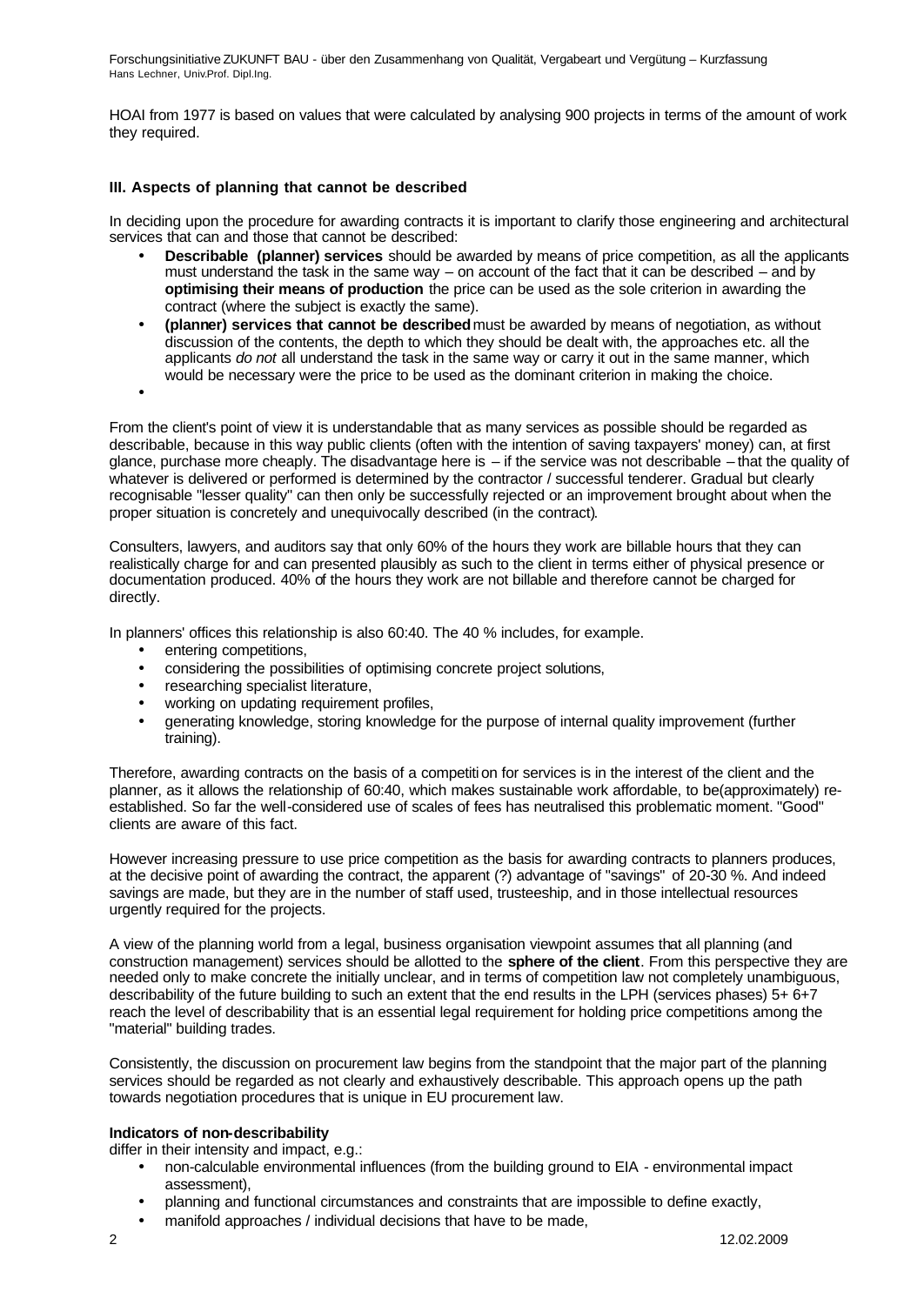- high level of complexity of the services specified,
- no standardisation of the performance of those involved,
- the combination of several / different specialised areas
- unifying different interests to achieve a solution,
- project size,
- variety of special aspects,
- the number of building parts, functional areas, different contents,
- the number of those involved in the planning, construction management (building supervision),
- the number of documents, intermediate results, items in the specifications,
- the number of processingl phases, coordination rounds,
- multiple-stage coordination of users that is possible only after the presentation of solution concepts, in addition the reaction of the client to the solutions,
- several optimisation phases,
- unclear distribution of risks,
- etc.

A point system that can be used to classify the describability of architects and engineers services can be worked out employing the parameters listed below:

- **(A) Complexity of the project organisation**: a number of different clients, users, planners, executing firms, keeping the business running during construction, conversion to existing fabric etc. When, on the basis of the definition of the work (even where concrete), expert applicants do not have the same understanding of the work stages, the intermediate results, the requisite number, man-hours and quality of the staff to be used.
- **(B) The number of special aspects in the particular project:** difficult equipment conditions, combination of different production areas / standardised production; also the number of building parts, implementation stages, complexity of the tasks, requirement for contribution by contractor to the future solution. User coordination on the way to finding a solution e.g. when users only have to agree to the solution in stages.
- **(C) Risk in realising the project:** carrying out projects with a high level of innovation or risk potential, monument conservation, working with a cost limit, new functional solutions, but also objections to awarding of contracts, repeating tender documentation, local citizens' action groups, EIAs etc, these kind of multiple optimisations cannot be individually forecast and to be avoided they require a situative competence that is beyond previous describability.
- **(D) Number of procedural phases:** extensive individual steps (partial services, phased services) with a high configuration influence of the investors/users or the possibility of standardised implementation without the need for adaptation.
- **(E) Repetition of project types:** projects with a high degree of uniqueness, high level of innovation and design quality, or projects with a clear repetition factor (standard projects).
- **(F) Routine factor:** client and contractor are an experienced team, or the selection of all those involved by means of separate procedures, ability to collaborate and experience in doing so (soft skills), trust and routine experience in project work, e.g. from work already carried out together.

For these criteria a suitable point model can be devised that allows planners to develop arguments for the describabilty / non-describability of the required planning services. This evaluation method represents progress in making the performance-based competition plausible of, as generally speaking even simple calculations are more convincing than mere assertions.

## **IV. Double asymmetry**

On the basis of the information under heading III planning services should, essentially speaking, be qualified as non-describable:

This means that both partners who conclude a contract (client and contractor) cannot, before they work together, know the future solution, i.e. the real technical form.

Unlike the purchase of ready-made products the planner can provide his services only after "sale" (the contract) and only given the qualified collaboration of his client (in the later realisation stage also with the qualified collaboration of the building contractor).

From the assumption that the client does not know beforehand what the planner will subsequently do a number of problems arise for the client: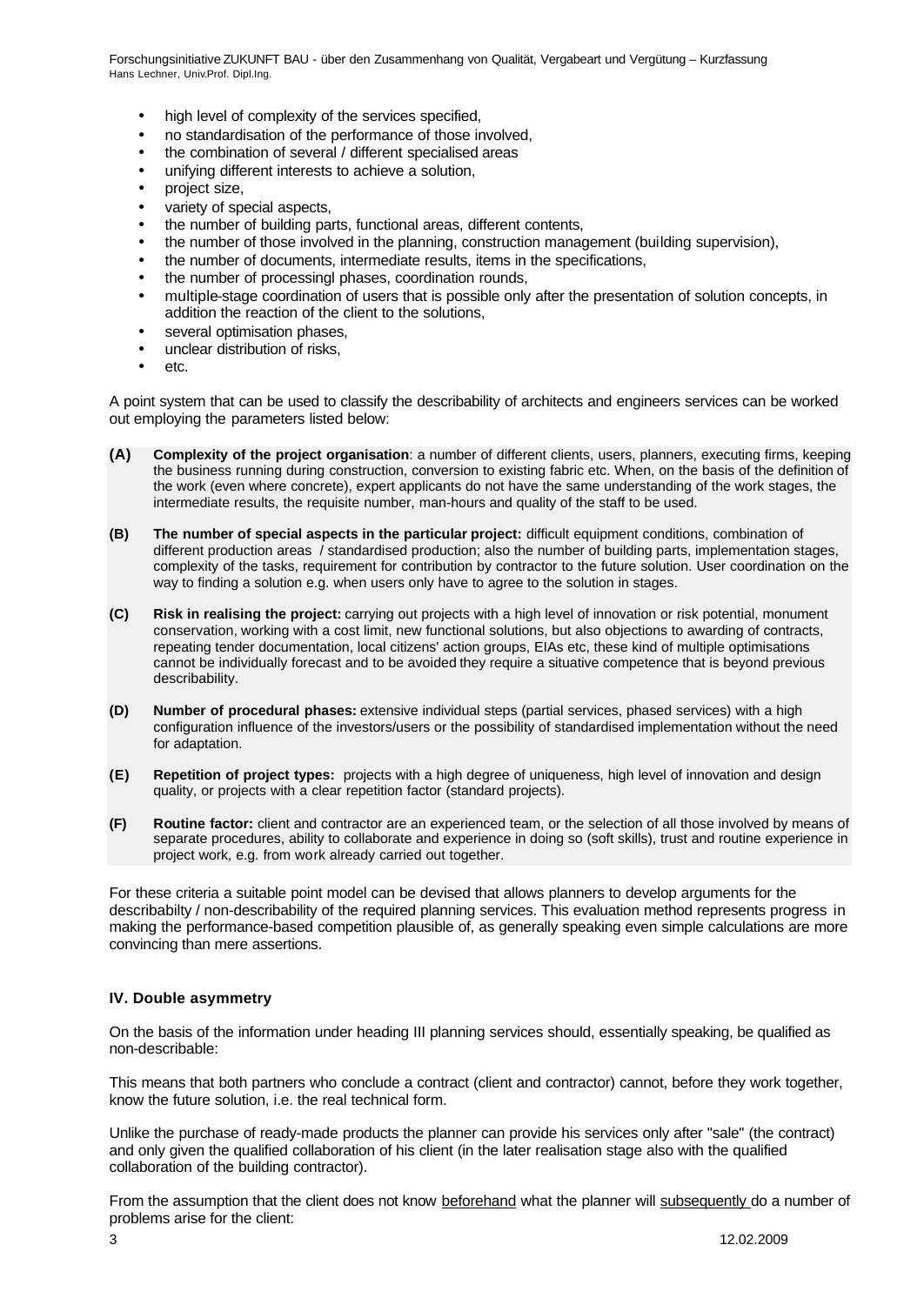- if I don't know what he is going to do then it is better to pay only half, so that ...
- I want everything to be simple, really simple and I will bring this about by paying less ...
- if I can't tell the better from the good, then the cheapest is good enough.

This **asymmetry of information** (*Asymmetrische Information after Akerlof/Stiglitz*) also works in the opposite direction, f**rom the client to the planner**. If one filters individual expectations out of the project work, one sees real problems for architects and engineers:

- the client is not sufficiently integrated in the project work,
- when the contract is signed the contractor (agent) does not know how the client will behave during the project work. The discrepancy often experienced between competence in formulating requirements and in approving a project can triple the amount of work for the planner,
- switching between demands, threats of cancellation, and the use of inappropriate instruments of power can lead to blockages in the project work,
- while obtaining information about the qualification of architects and engineers is regulated in the VOF no routine for evaluating future clients has (so far) been established. However suitability in specialist areas, knowledge about project experience, assessing project work performance have a major impact on the amount of work the planner must do.

•

For planners this could mean that earlier parameters used to determine the fee, namely

fee zones, with reference to the different requirements of building types,

• **chargeable production costs** i.e. building parts that the planner designs or supervises,

 must be augmented by adding further parameters that, from a current viewpoint, represent significant expenditure factors but have historically never been referred to, these include:

- the complexity of the client's organisational system,
- the complexity of the project organisation,
- numerous special aspects of the project, e.g. the amount of building and special services, not only those that reduce fees, but with regard to increased need for coordination, also those that increase fees,
- working under strict deadline and cost constraints, optimisations,
- dividing up services within planning area,
- interruptions, delays, hindrances to the provision of services.

The asymmetry of the information also impacts from the client to the building firms! One of the reactions of the building industry to this asymmetry is the **methodical selection of tenders** in which "unpleasant" clients are sent a polite refusal before the tender is prepared.

## **Asymmetrical information – HOAI**

Those who devised the HOAI envisaged an "informed" client who would have the necessary specialist competence to lead a building project and a planning and construction team. Under these premises the state was able to devise remuneration regulations (or "collective agreements") that are not only valid for state projects but also ensure consumer protection in the private sector. So far neither planners nor clients have devised a better system. The HOAI has always been an unimpeachable substitute for the individual specification of every project.

## **V. Relationship between quality and price**

Consumer protection and competition in all areas of life are buzzwords currently popularly used by politicians, but do not always result in the appropriate activities. Where the difference between the two fundamental terms **price competition** and **performance competition** is not recognised it is hardly surprising that scales of fees are seen as being "inimical to competitiveness". It is therefore important that these terms be used in a differentiated and strategically correct way.

Each of these competition procedures has its own particular measures:

- In the **price competition** figures generally suffice, as the value is an inherent part of the concrete product or can be expressed in a calculable manner in the tender price. The products offered by the tenderers must be identical. The quality of the product is not subject to comparison, but has been precisely defined before the start of the procedure. This allows tenderers to optimise their production means so that the **price, as the sole essential criterion for the awarding the contract**, leads to the decision.
- **Performance competition** means that it is not the price of the competing planning proposals (planning offices) that is compared, but their **inherent quality**, which can be discerned only by specialists. Here the price of the planning proposal (the overall price that can be forecast) should all the same be integrated in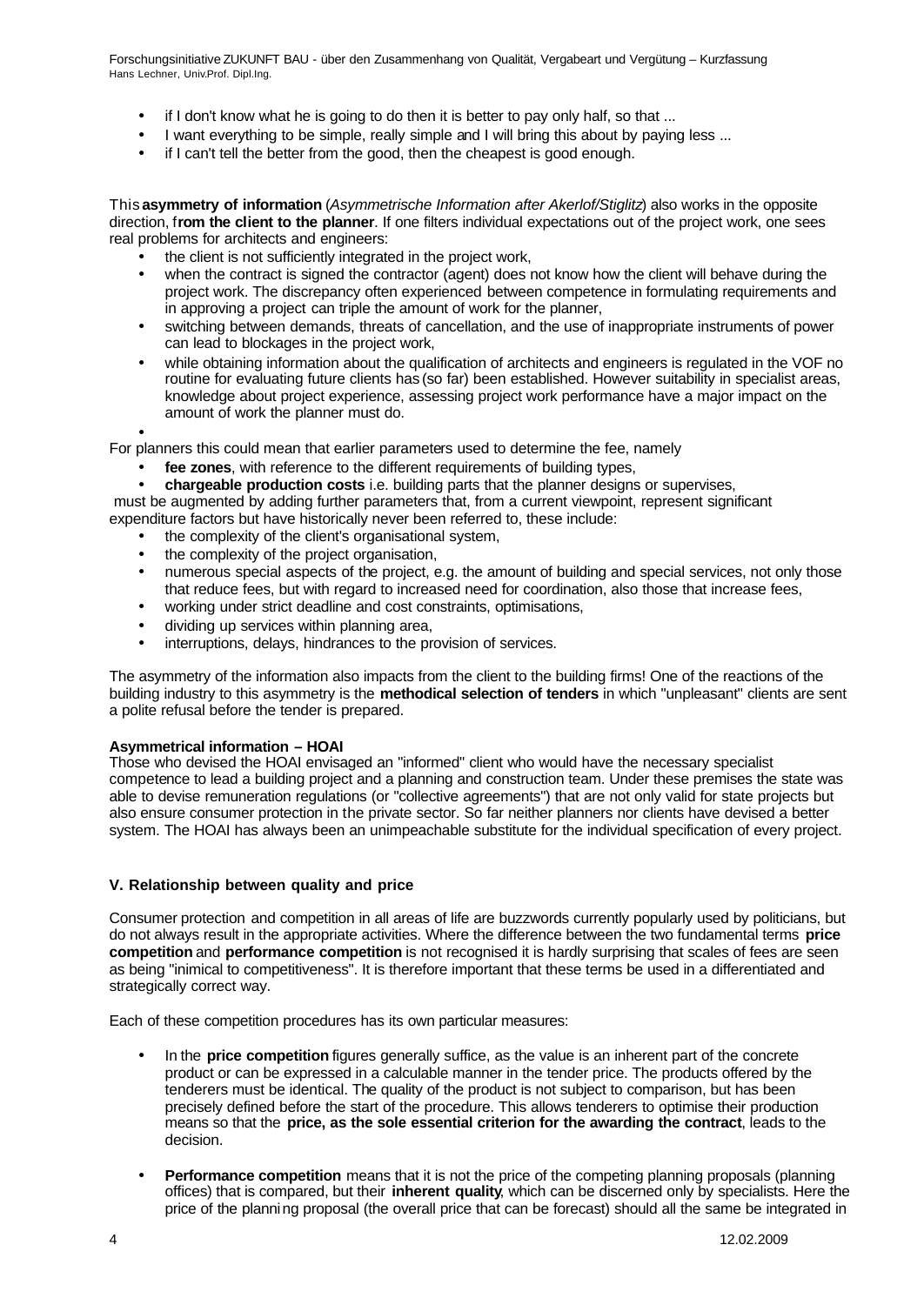the decision-making process. The price of the intellectual service must be the same for all competitors e.g. in relation to the project costs, calculated on the basis of an objective instrument, for example the scales of fees (otherwise breach of contract procedure).

As regards both these procedures the conclusiveness lies in the avoidance of criteria that eliminate comparisons: either **product quality** or "**identical price**". A conclusive procedure can have only one point of comparison. A mix would be detrimental to product quality, as when there is no lowest price limit this can only be compensated for by reducing the service.

Planning quality arises through a sequential planning process in which the demands made on a building are worked through in a number of phases, repeatedly and in increasing detail. Here different tasks must be taken into account in each phase, focussing on the planning goal of providing a functional, economical and welldesigned building. Here the planner is required to adopt a strategic approach and ask the right questions. This means that a planner must be able to examine the task at sufficient depth and this in turn requires that he be given the economic basis to do this.

Larger areas of architects and engineers services, such as intelligent tender documentation, well considered awarding of contracts, consistent invoicing, construction management consist primarily of services provided in trust, representing the standpoint of the client by

- committed avoidance of extras.
- in depth examination of tenders.
- qualified knowledge of the 1200 page commentary of the VOB,
- complete auditing, etc.

Many clients regard these important "services reserves" with suspicion. That 40 % of a fee cannot be checked is at variance with the world of quarterly reports and constant efficiency of resources.

With few exceptions saving has become today a kind of reflex. Savings of 30 % in architects' fees reduces the overall cost of a building by 1 % but adds to the overall costs between 5-10 % for contracts for additional work because the strength and resources to oppose such claims are missing.

# **VI. The relationship between the method of awarding contracts and remuneration**

In price competitions it must be possible to examine and check the object of the contract and this object must be understood in the same way by all competitors (globally). In the case of intellectual services this is practically never the case.

Building design, calculations and supervision of construction represent a complete entity that demands

- not merely specialist interaction between client and planner but rather,
- interaction between the planners that extends across several specialised areas (integration and coordination).

Hence the attempt made to take **the path of falsification,** using the example of a related model: In 1991 Austria left the path of binding tabular values. The price competition was introduced as quickly as possible into the field of specialist planning for building services. Today we find that hardly any qualified building services offices can be found for commissions above the level of housing. The result is extreme difficulty in carrying out complex projects, aggressive claims by the executing firms, and weakness in arguing against HVAC systems, and often double extra costs in carrying out the work.

The cultivation of the market by client has failed. This wrong approach began by combining specialist trades that should to be remunerated separately. As a result of degression higher assessment bases produced fees that were too low for the individual work that remained necessary. The first failures led to a negative spiral. At times planning services were provided for 30 % of the proper fee (2 % of the costs for the building trades) while on the other hand 150 -200 % of the budgeted costs for the building trades were paid to the executing side.

The use of price competition leads to a clear reduction of quality. In the short term quality planning work in general requires an increased use of resources so as to compensate for deficits in training and incentives, and inadequate management of knowledge in recent years, and to bring about an improvement in quality in these service-based professions.

**Performance based competition** for awarding contracts for engineering services can be well organised (also without design competitions), if specialist criteria are applied and the wide range provided by a consensual fee scale can be used to assess the prices tendered.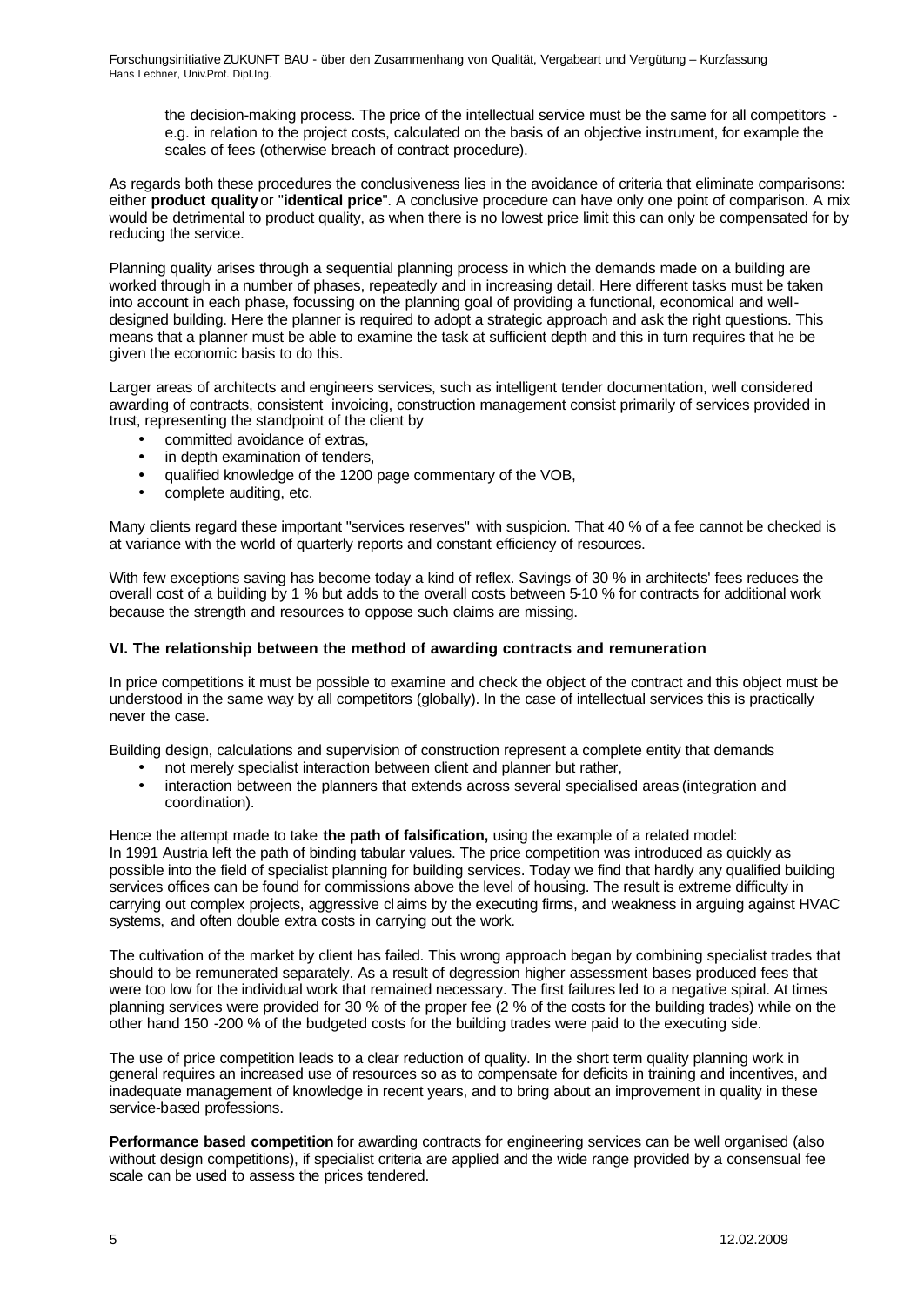# **VII. Advantages / disadvantages of the business model of the HOAI**

The changeability of planning and continuous construction is anchored in building contract law and in the HOAI model:

- in LPH (services phase) 2 (preliminary draft) variations are called for, as the optimal solution is not decided upon immediately, certainly not without interactive discussion of differentiated proposals,
- VOB contracts are (within limits) open with regard to the amounts ordered and daywork. There exists a right for the client to make alterations during the execution of the works.
- •
- If the planning cannot be 100% complete by the time contracts are awarded, as the client needs the freedom to make changes while processing the contract with the executing firms, this makes
	- the non-describability of planning all the easier to grasp,
	- it more clear that the bonds of trust between the description of services and their remuneration (arrived at by means of a services competition) must have significant importance for both client and planner,
	- it more clear that the hypothesis of a price competition for planning services must be wrong, as the determination of the services that planner should provide under the contract can take place only where there is mutual agreement on a business model.

The business model of the HOAI, used in Germany is compared below with models from other countries: Denmark, France, Russia, USA, Austria, and Switzerland.

#### **Denmark**

Dominant in the market: general contractors, additional charges (in comparison to Germany): 30-35% **France**

Dominant in the market: contractors who provide a package of services, planners reduced to area of preliminary design / design **USA**

Architects frequently work as general contractors with the requisite additional charges for risk and profit, planning costs "disappear in construction costs

# **Austria**

Scale of fees suspended currently efforts are being made to establish a fee information system according to values for the hours of work

It has already been possible to gain some experience, both positive and negative, of the system based on the number of actual hours worked that is to be used in Austria:

- + the planner is "equipped" with arguments, more assertive presentation of all planning problems during the negotiation procedure,
- $+$  better arguments for the need to increase remuneration in projects under  $\epsilon$  5 million,
- statistics as "proof" of the amount of work show great margin of fluctuation,
- problems for smaller offices in calculating services as a means of backing up the rates for hours worked taken from the formulas (table replacement),
- problems in calculating costs, so as to work out the proper (person related) hourly rates from the tax balance sheets,
- + clear increase in the discussed hourly rates to man rates of 90 €/h, as opposed to earlier (emotional) rates of ca. 40 - 65  $\not\in$ h (cost transparency!),
- it is extremely difficult for both client and planner to estimate the actual billable project hours for building project work (over a number of years) ,
- comparisons with budgeting methods used in business management (e.g. the IT branch) reveal aberrations of up to 100 % for projects with a duration of 1 year (but medium length building projects run for 5 or more years),
- no consideration of the necessary acquisition work / competitions which make up 5-10% of office costs.
- no incentive for business optimisation in the offices, the hours are used up strategically,
- this organisational model contains no clear liability to integrate and coordinate specialist planner services, these have no suitable interface-free fee information system for structural design, HVAC, medical technology; they continue to use the "old" scales of fees.

## **Where then do the advantages / disadvantages of a scale of fees lie?**

A scale of fees, irrespective of for which profession, defines services and establishes a regulated relationship between service and price used in calculating remuneration for such services. Such a regulation can never cover all possible cases, but can only attempt to reduce the diversity to the lowest common denominator. For the broad mass of projects the result is an appropriate, adequate fee. At the extremes, both at the top and the bottom, distortions can occur.

On looking at an architect's professional life in the final costing of all the projects he has carried out one notes that in each project the profit is different or that in a number of projects the fee received was inadequate and a loss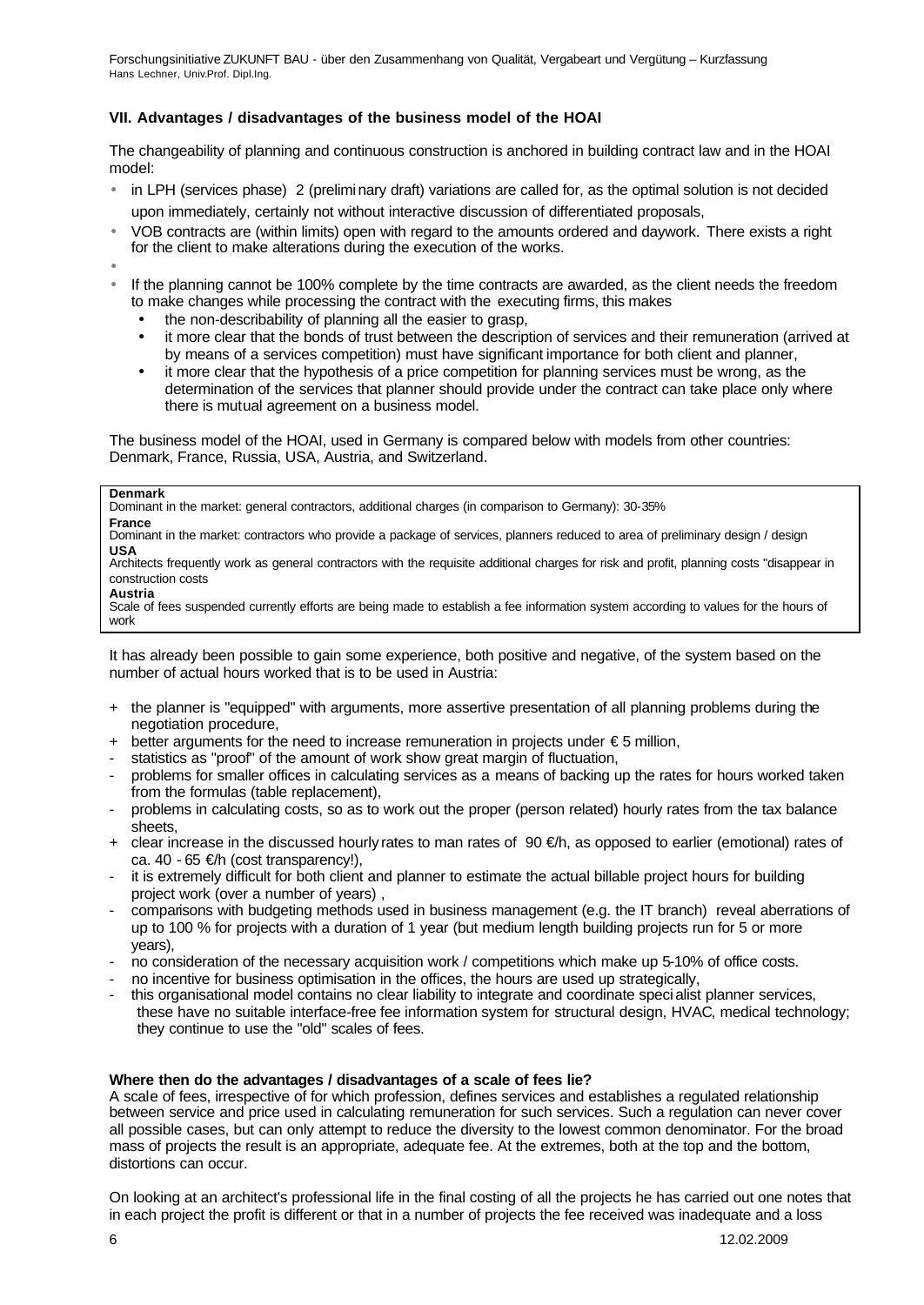resulted. In the ideal case losses ought to be balanced by profits made in other proejcts, which is standard business practice.

Advantages of a scale of fees for the client:

- Information about the nature of services provided, procedure, fees, warranties and liabilities
- Appropriate remuneration for the amount of work done, minimum and maximum fee
- Legal security

Disadvantages of a scale of fees for the client:

- Lack of transparency, lack of an overview
- Linking of the fee to the building costs

Advantages of a scale of fees for the contractor:

- The scope of services dictates the business organisation
- Existence minimum

Disadvantages of a scale of fees for the contractor:

- Too many different possibilities of interpretation (opulent commentary)
- Restriction of room for negotiation regarding the fee
- Coupling of the fee to the construction costs
- Scale of fees "conceals" the true value of planning services

Disadvantages of the scale of fees for clients and planners:

• Insufficient reflection and updating

#### **Synthesis**

In cases where the planning business has not developed a comparable interactive business model and clearly works in a less profound way,

- costs and profits of those executing the works clearly exceed comparable values in Germany
- the level of as-built quality declines noticeably,
- the overhead costs (of the general contractor), which amount to 20-35%, are noticeably higher than the planning costs for LPH (services phases) 3-8, which are between 11 and 13 %.

The building industry pushes partnership models (PPP, GMP) so as to allow it enter projects at an earlier stage and to claim for itself and economically exploit a precision of planning not as yet achieved (and with this concrete targets). While this is a legitimate approach by the building industry an attempt should be made to bring own profits into line with those of international competitors.

The decision on the further development or abandonment of the business model HOAI is a political one, and should be arrived at openly using qualified arguments.

The planning business must however prepare itself for a change of paradigms in the allocation of spheres, representation of clients' interests, protection of interests. It will be certainly able to change over to a different model, if the service of trusteeship is no longer required.

#### **VIII. Further development of the HOAI**

#### **CAD work**

The use of CAD systems has resulted in what is apparently a reduction of the planner's workload, particularly at the detail design stage. The amount of manual work in drawing and making alterations to detail plans has been reduced. However the splitting up of buildings trades has levelled out this advantage. The reduction in the number of work hours required by the draughtsman should be balanced against the

purchase costs of hard and software, cost of training staff etc.

#### **Depth of planning at LPH (services phase) 5**

The erosion of skills on the building site inevitably leads to a situation in which working drawings, descriptions and personal involvement of the site supervisors must attempt to compensate for this deficiency. This leads to a situation where working drawings today contain far more information than 20 years ago. Consequently the working drawing design phase has acquired a greater importance in the overall planning of a building. This fact should be reflected in the percentages used in the scale of fees for the different phases of the planning services.

## **(too) stable building prices since 1990**